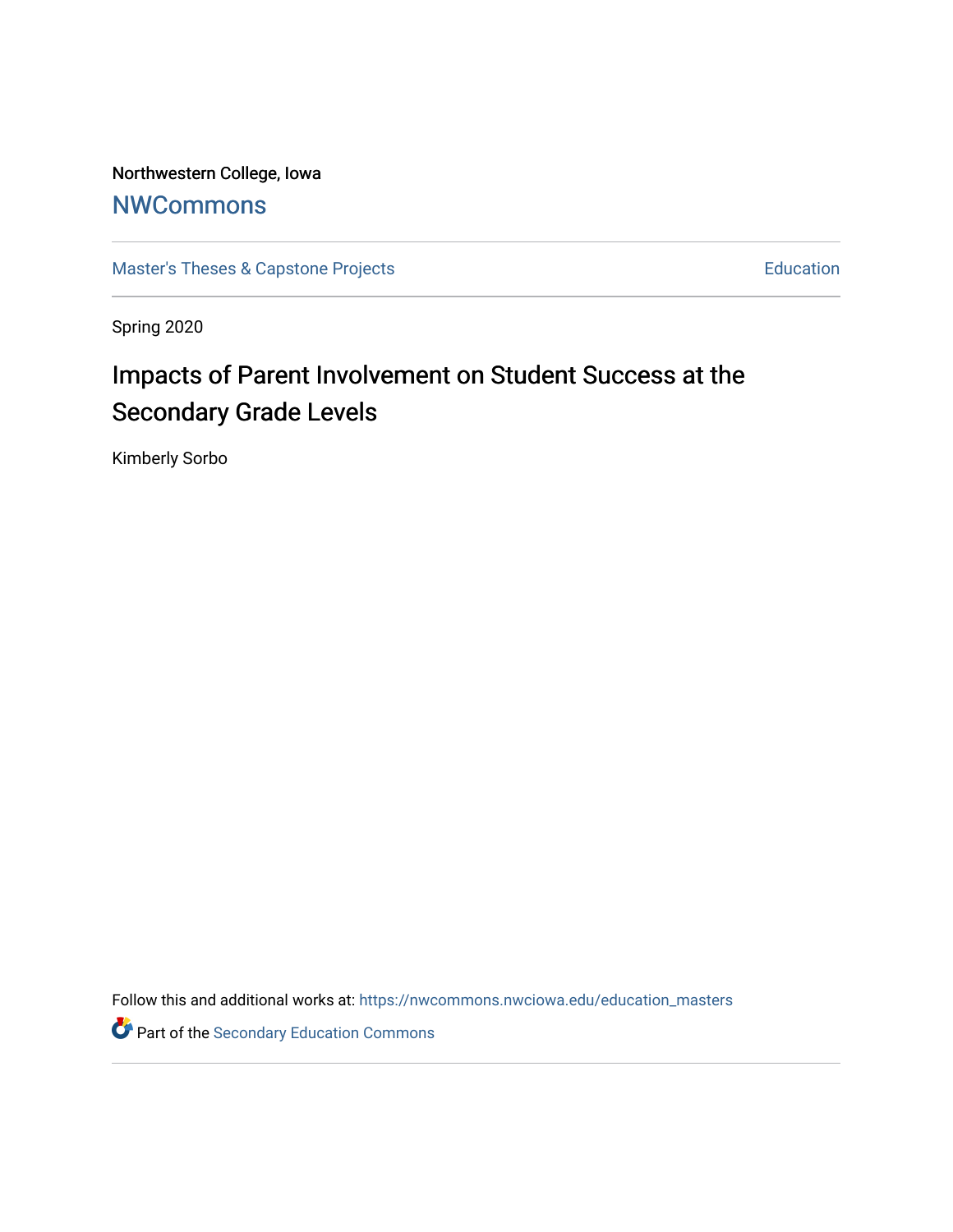Impacts of Parent Involvement on Student Success at the Secondary Grade Levels

Kimberly Sorbo

Northwestern College

A Literature Review Presented

in Partial Fulfillment of the Requirements

For the Degree of Master of Education

April 9, 2020

Dr. Nashleanas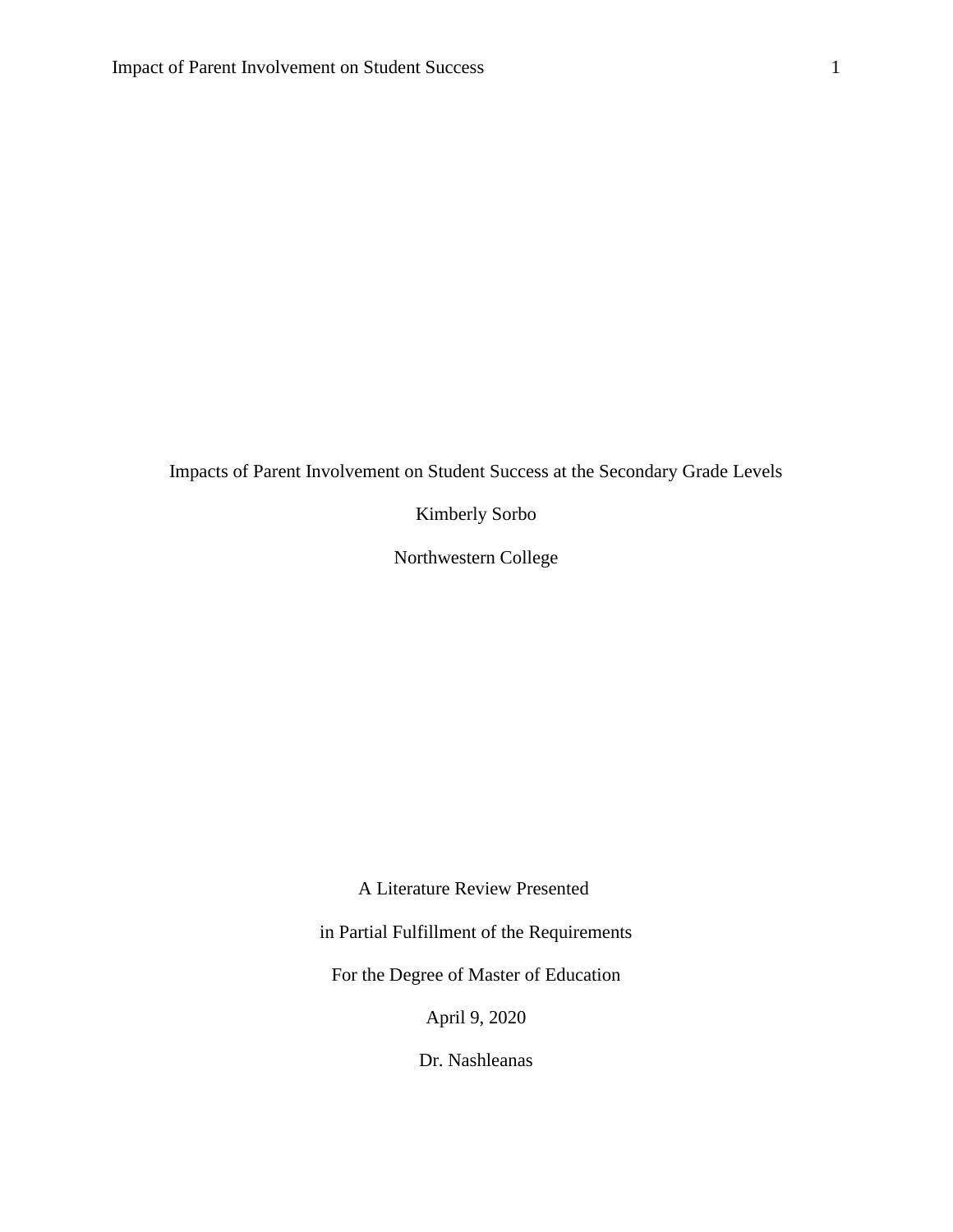### Table of Contents

| History. 155 |
|--------------|
|              |
|              |
|              |
|              |
|              |
|              |
|              |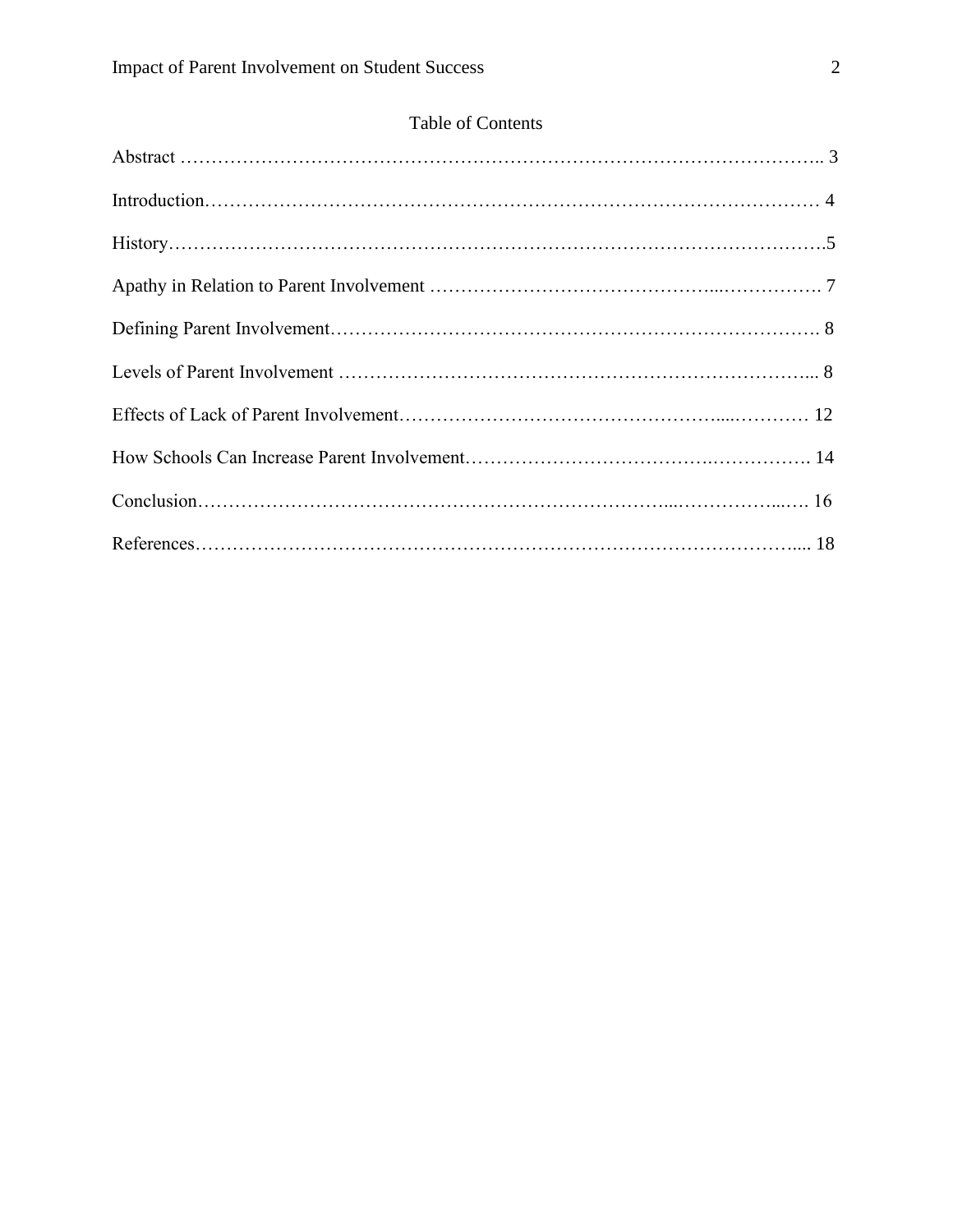#### Abstract

Parent involvement has been an important aspect of public education in the United States since the beginning of public education. Much research has been conducted over the years to show the importance of parent involvement, but the majority of these studies have focused on involvement at the elementary level. Recent studies have shown that even though the level of parent involvement at the high school level is equally as important as at any other grade level in terms of student success, the number of parents who stay involved in their child's educational journey once they reach the high school level drops dramatically. This literature review will analyze studies and information that support the need for various levels of parent involvement at the high school level. The review will look at the history and definition of parent involvement, some of the factors that impact parent involvement, the effects of the lack of involvement, and the benefits of involvement at the secondary level.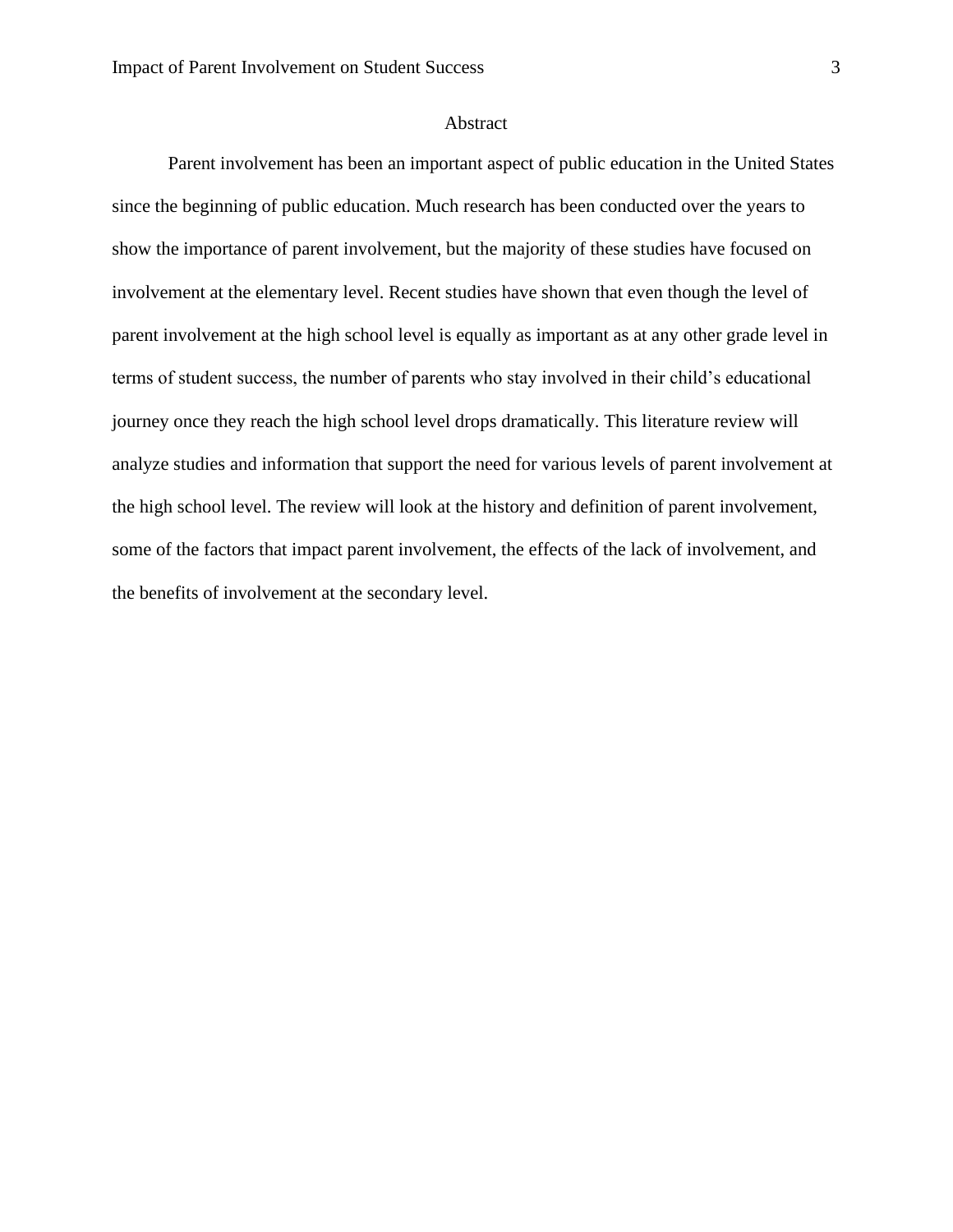Impacts of Parent Involvement on Student Success at the Secondary Grade Levels

A commonly occurring challenge for teachers and administrators across the United States high schools today is student apathy and lack of motivation (Benders, 2011). Teachers and administrators spend countless hours in professional development, researching on their own time, and implementing new instructional strategies and resources to make education more engaging for students. The problem, however, is that student motivation does not and cannot come solely from the time they spend in the classroom. It must also come from the students' life outside of the school. Parent involvement is a large key to unlocking student motivation and helping students to be as successful as possible by offering the support and guidance needed for their educational journey to be a successful one (Ohio Department of Education, 2016).

Parent involvement is a multi-tiered concept that can be implemented in a plethora of methods from grades K-12. Though much research has been done on the impact of parent involvement at the elementary and middle school levels, emerging research is also showing that students at the high school level also require that same support and involvement from parents and family members to continue to be successful in school (Lloyd-Smith & Baron, 2010). According to researcher Beth Simon (2001), research shows that parent involvement tends to decrease as students get older and more involved in academics and school-related activities, but the need for their involvement does not decrease. She mentions that parent involvement at the high school level has a deep impact on many aspects of a student's success, including behavior, attendance, standardized test scores, and more.

Through this literature review, research and data will be analyzed and synthesized to show the crucial benefits of continued parent involvement at the high school level, explain how that involvement can be fostered and supported by schools, and show the many ways parents can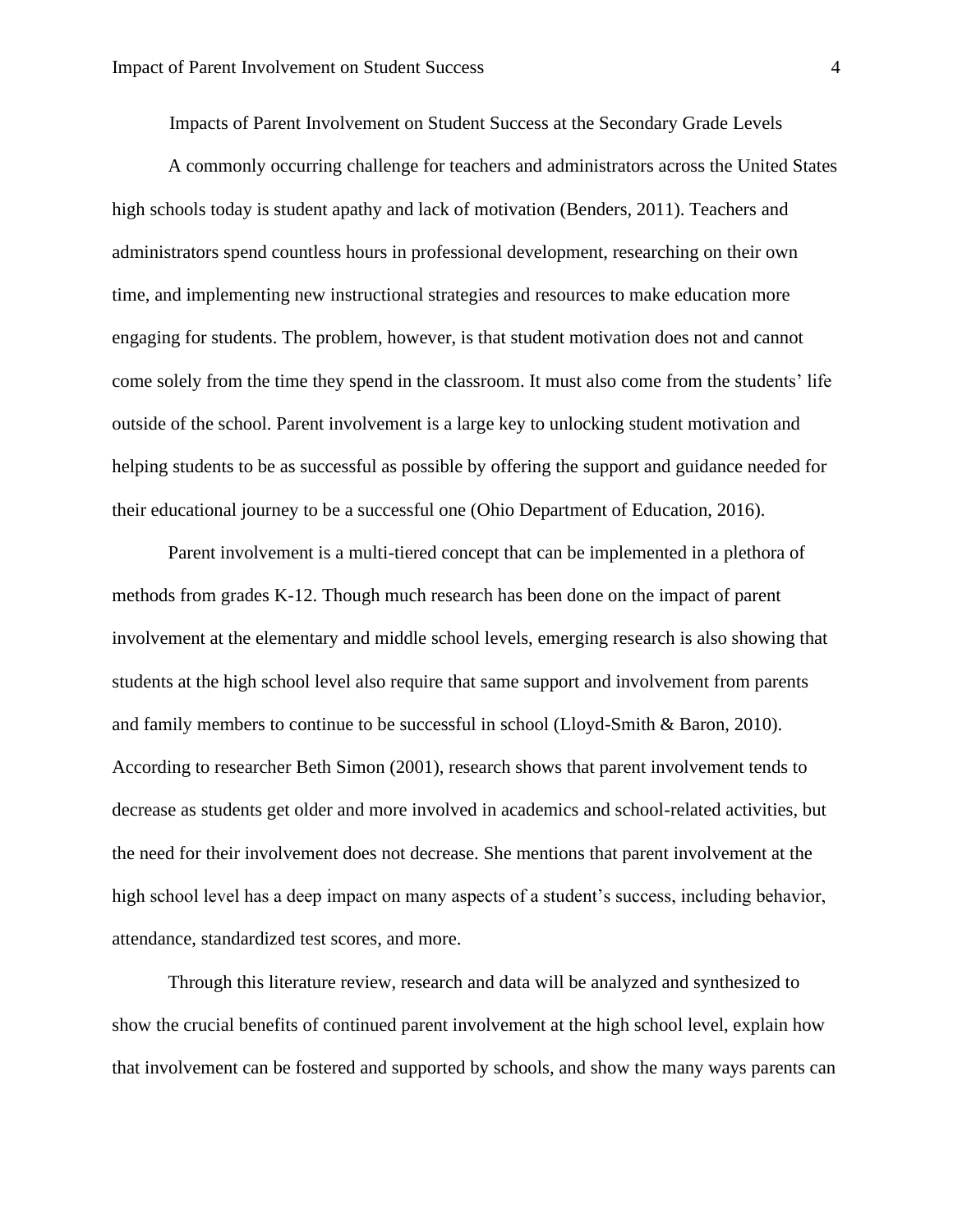be involved to fit their lifestyles and comfort levels. Parent involvement must be a partnership between the school and the parents, and there are several levels of involvement parents can take ownership of to be a more present and progressive part of their child's education and success. A parent's comfort level with being involved in their child's educational journey can be impacted by several elements, such as their own educational background and experience, their socioeconomic status, and their culture (Oswald, Zaidi, Cheatham, & Diggs Brody, 2017). This research will explain how schools can work to form partnerships with parents of high school students, while being aware of and accommodating to parents of these varying demographics.

#### **Review of the Literature**

#### **History**

Parent involvement has truly been a factor in education since as early as 1642, when laws were passed by colonists stating parents were responsible for educating their children in the areas of reading, religion, and trade. Since then, the responsibility of educating America's youth has been passed back and forth between parents and education systems, and that responsibility has been written into government policies in different ways throughout history (Watson et. al., 2012). Historically, the parents were the ones primarily responsible for educating their children, but different historical and societal changes have altered those expectations. During the early 20th century, parents became increasingly involved in their child's education at the nursery school level. Several programs were developed to encourage and promote involvement at that nursery level, but these programs were aimed at parents in middle-class communities with stayat-home mothers.

It was not until during the Great Depression and World War II that initiatives were taken to also reach out to parents of lower socioeconomic statuses and varying cultural and ethnic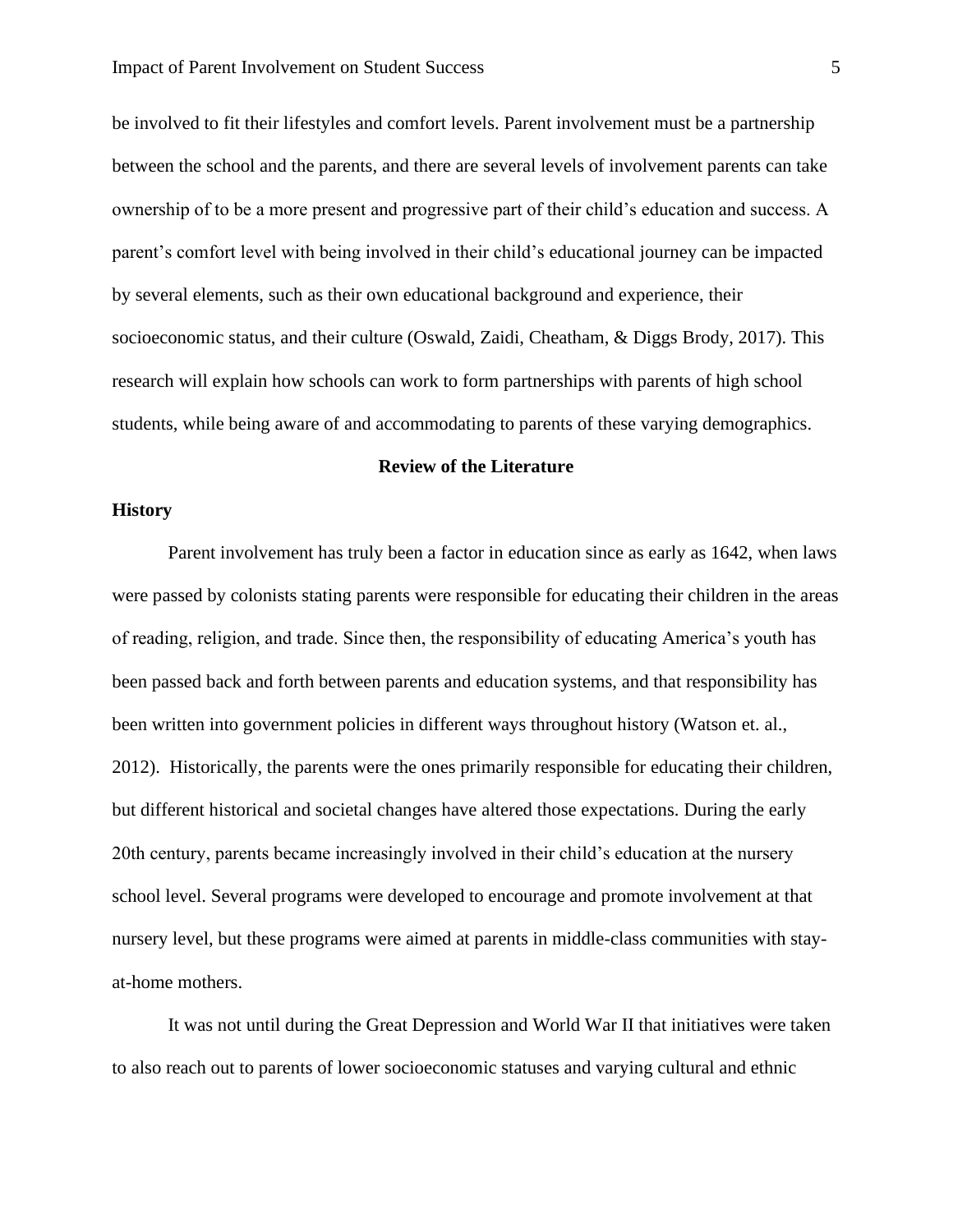backgrounds. Unfortunately, these initiatives were not strongly supported by educators, who viewed these parents as lacking the skills and education needed to be productive contributors to their child's education. A surge in immigration after World War II led to changes in the ways parents were involved with public schools, and the end result has been a decrease in the level and opportunity of parent involvement. These decreases are affected by the culture and socioeconomic statuses of the families (Tekin, 2011). The Great Depression required all ablebodied family members to work to help support their families. With the high poverty rate and lower education levels of this time period, parents did not have the ability to educate their children the way they had in the past.

The latest focus on increasing parent involvement in the educational journey of American students first came to light roughly thirty years ago. Researchers noted just how much of a shift had occurred in the responsibility of educating America's youth, and parents seemed to have taken a hands-off approach, thus putting full educational responsibilities in the laps of educators. Through researching the benefits of parent involvement, it was evident that parents needed to take a more active role in the lives of their children**.** The purpose of this initiative was to create a partnership between schools and parents that allowed opportunities for collaboration to improve the performances and abilities of students. It was meant to enhance the schools' abilities to understand the varying cultures and needs of students and families, and make those parent connections more meaningful and valued (Watson et. al., 2012).

Exploring the benefits of parent involvement at the high school level is a newer concept in the last couple decades. There has been much research done over the last nearly four decades on the importance of parent involvement at the elementary and middle school levels, but not nearly as much to show the value of parent involvement at the higher levels (Watson et. al.,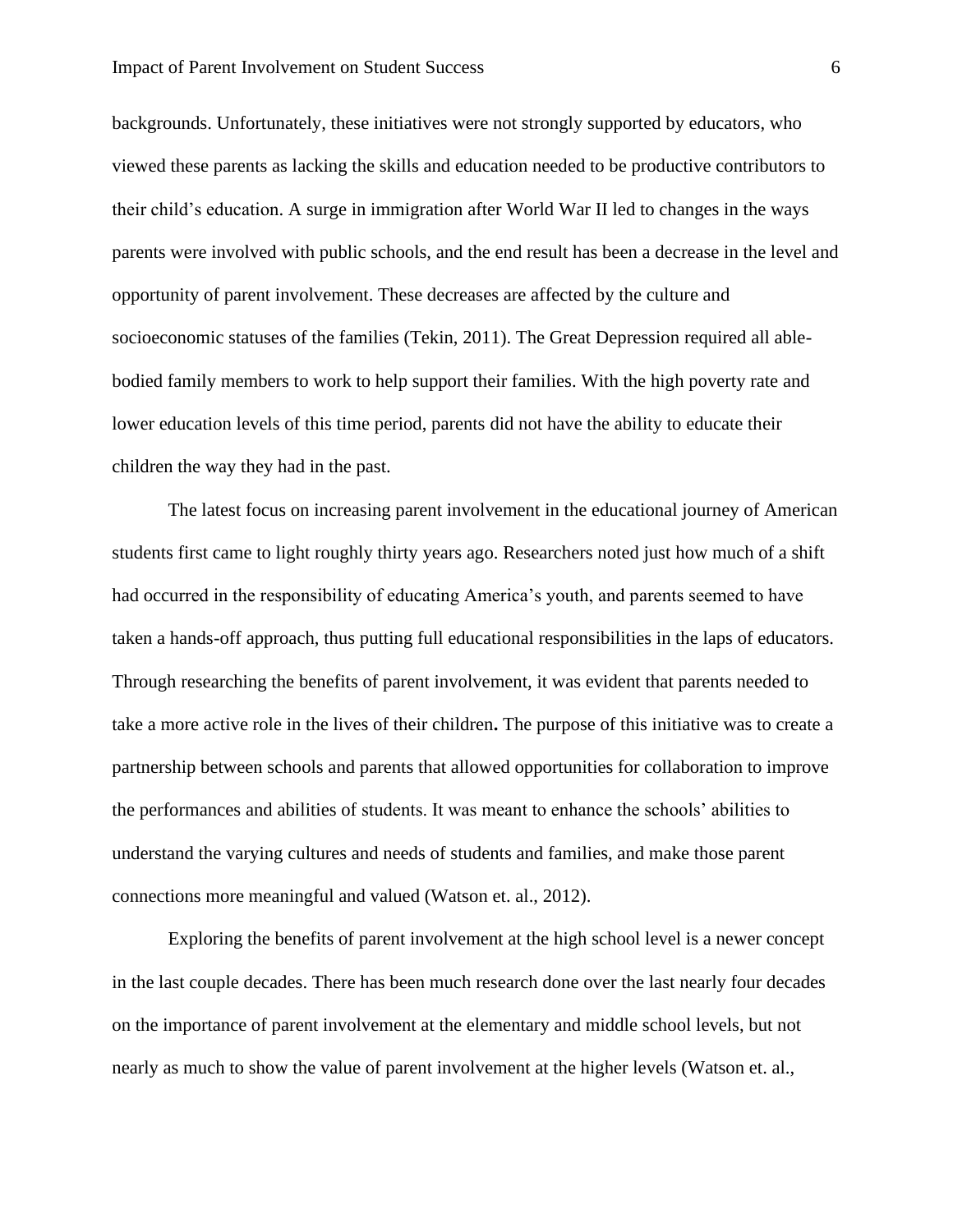2012). The reasoning is that it is much easier for parents to be involved when children are younger, but the older children get, the harder time parents have connecting to their child's educational journey. They also have fewer opportunities to be involved than they do when their children are younger. At the younger levels, there are many opportunities to volunteer in the classroom, to chaperone field trips, and to help children with their academic skills (Watson et. al).

#### **Apathy at High School Level in Relation to Parent Involvement**

Student apathy has been identified as a very serious and growing issue among students across the United States. When looking at the top 14 countries in the world in terms of education, the United States ranks at 11th place, and student apathy is partially to blame. Student apathy can be defined as a lack of interest and motivation from students to participate and perform well in their academic and extracurricular activities (Benders, 2011). Though there are many factors that inhibit a student from possessing the motivation to do well in school, apathy is the primary barrier that students and teachers face. Bender emphasizes that apathy tends to increase as children progress from elementary and middle school and into high school.

Apathy is relevant to the issue of parent involvement because apathy and lack of student motivation have been found to occur as a direct result of parent apathy and lack of parent involvement in the child's educational journey. When it comes to looking at apathy in parents and students, it is suggested that the apathetic mindset comes from the expectations that schools are being held to (Benders, 2011). According to a 2011 study conducted by David Benders, the common mindset of parents is that they believe their job is to send their child to school, and the education system will take over all education responsibilities from there. Parents are placing less importance on their student being successful, and less accountability on their student to work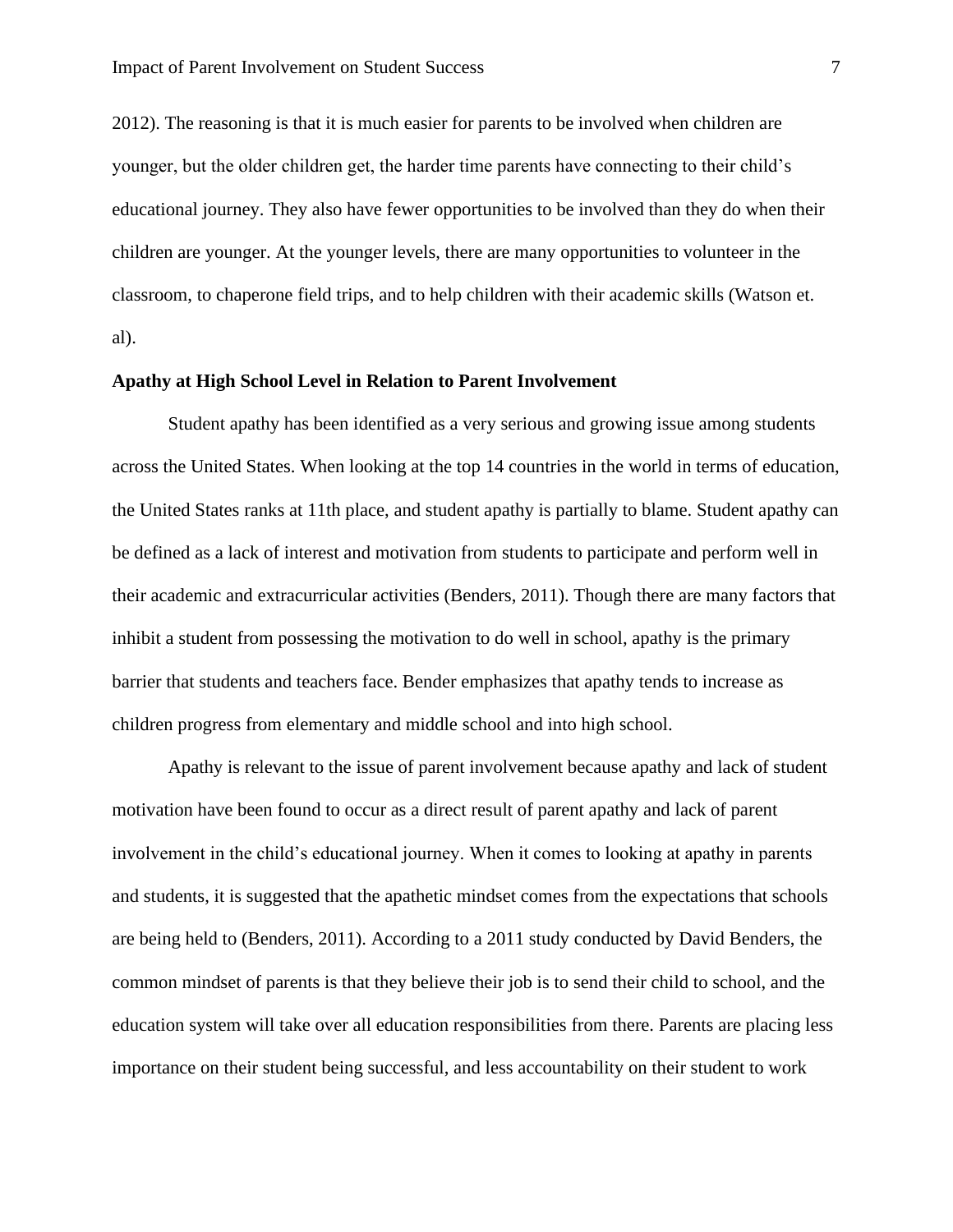hard in school. Instead, when a student is struggling to perform well, the finger is often pointed at the school system, and the student and parents are made out to be the victim.

As will be presented and explained throughout this literature review, there is a direct positive correlation between parent involvement in their high school child's education at any capacity and the performance and success of their student. There are multiple ways a parent can be involved in their child's education at the secondary level, regardless of their education level, socioeconomic status, ethnicity, gender, or parental role. Parent involvement is a complex system with a variety of avenues to choose from that best fit the needs and comfort level of the parents. The bottom line is that the more aggressively parents takes an active role in their child's education, the lower the apathy level will be for both the parents and students, and the more successful the child will be as they work through their high school years of education and extracurricular activities (Oswald et. al, 2017).

#### **Defining Parent Involvement**

Parent involvement is a term with a wide range of meanings and perceptions when referring to involvement in the educational realm of a child. In general terms, parent involvement is a partnership between parents and schools with a wide range of activities available to allow parents to be actively involved in their child's education (Simon, 2001). It is how parents interact with their child's school with the intention of benefitting their child and their academic successes (Oswald et. al, 2017). Parent involvement includes home-based activities, such as helping with homework, asking about the child's day, and reading at home with children, as well as schoolbased activities, such as volunteering at school and being present at extracurricular activities (Watson et. al., 2012).

#### **Levels of Involvement**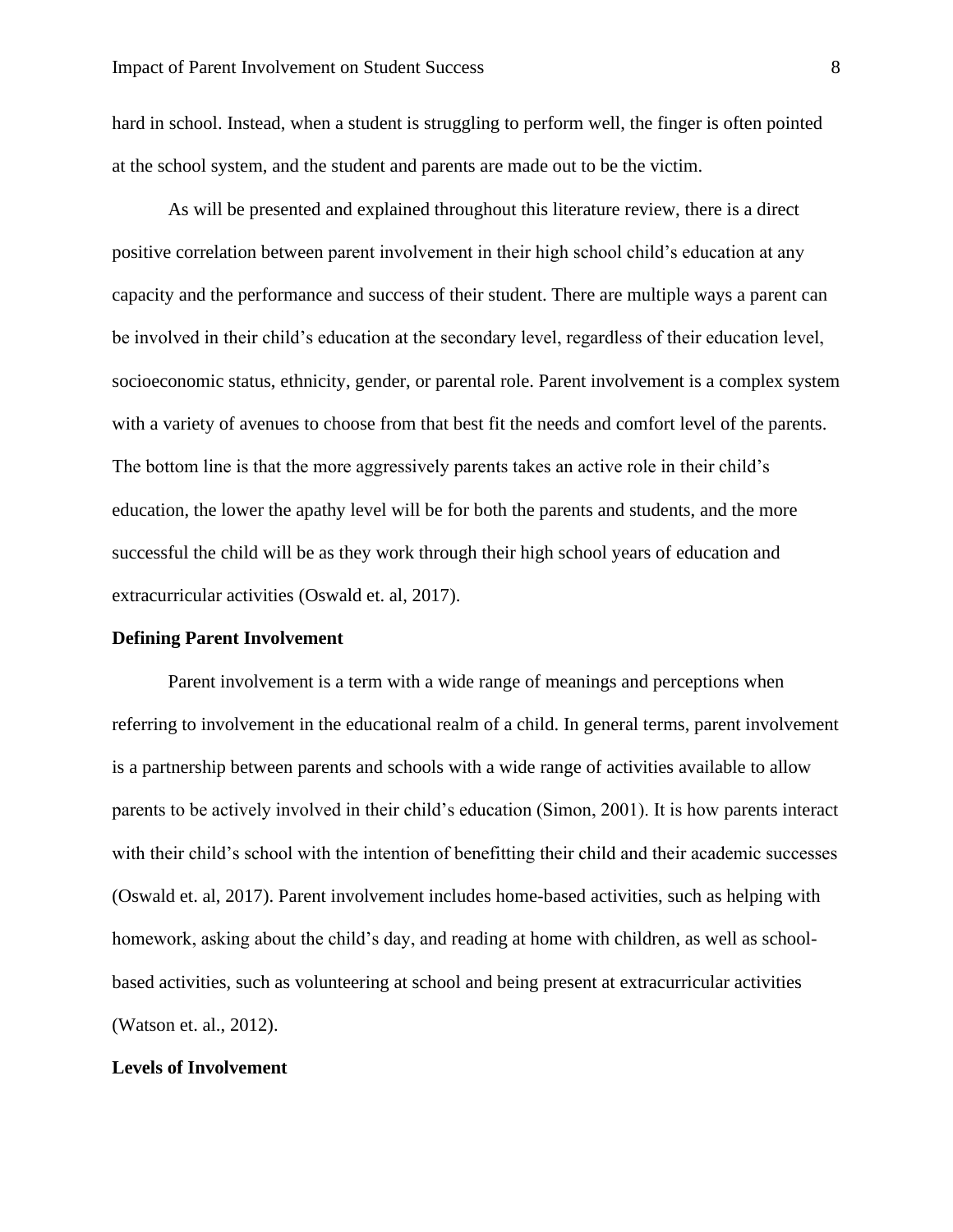There are many barriers to consider when determining levels of parental involvement. The way a parent chooses to be involved in their high school child's educational journey varies on a case by case basis and is impacted by the several demographics including the parent's education level, family structure, family size, parent gender, work outside the home, socioeconomic status, ethnicity, education level, and their expectations of the school. Studies have shown that undereducated and single parents are far less likely to be involved in certain types of parent involvement opportunities (Deslandes & Berstand, 2005). The choice to be involved or not also hinges on the perception parents have of the school and their ability to be involved, based on their own comfort levels and living situations.

According to Marschall (2006), over the course of the last 40 years, the United States has seen a large increase in immigration, specifically in the Latino population. Marschall suggests that this increase in the Latino population has had a great effect on the United States's public school system: as roughly 30 percent of students now enrolled in United States public schools are of the Latino population Because of this demographic change, schools have had to work hard to adjust their perceptions and gain the knowledge and skills necessary to create meaningful partnerships with Latino families in order to promote parent involvement and give the students the most meaningful educational experience possible. Many of the challenges come from the families not being comfortable approaching the school system due to language barriers, immigration status, and poverty. These barriers contribute to Latino students in the United States public school system having the highest percentage of drop-out rates compared to all other minorities (Marschall).

When looking at parent involvement from a cultural aspect, specifically from the standpoint of the Hispanic and Latino cultures, there are different factors that influence the level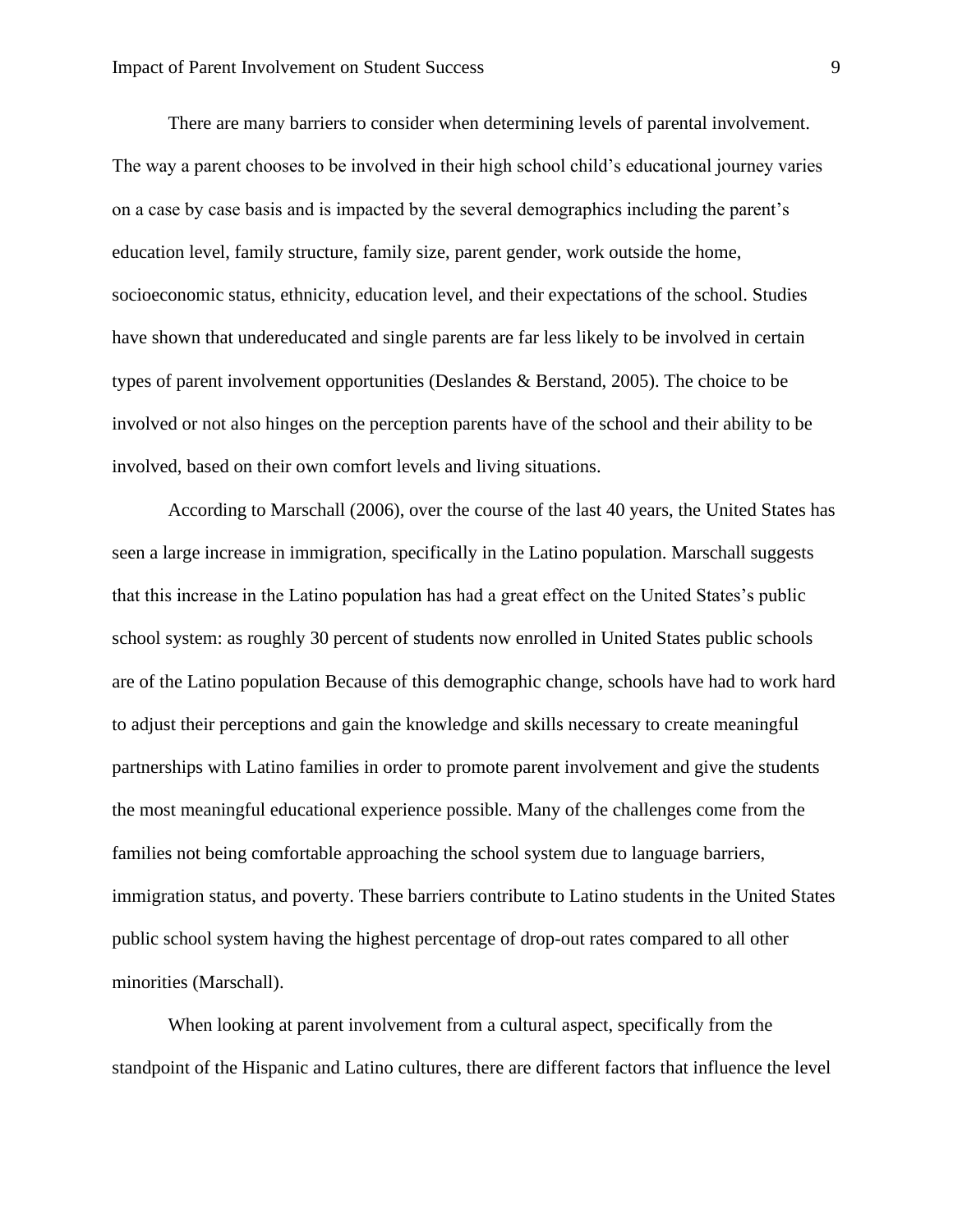of parent involvement from these families. Research has shown that some of the factors that influence parent involvement in this cultural group include self-efficacy, school initiatives and invitations to be involved, parent education levels, immigration status, language barriers, and feelings of discrimination because of their culture (Reynolds et. al., 2014). A mixed-methods study reported that the psychology behind parent-involvement in Latino culture varies from one end of the spectrum to the other. Whereas some families place an exceptional amount of importance on performing well in school, others do not view education as having much merit in comparison to being able to work. While they view education as important, their expectations of their child's achievements can be much lower than the expectations from parents in other demographic groups (Park & Holloway, 2013). Those with the higher merit placed on education reported that they stay up late working on homework with their child and work to communicate with the school to stay up-to-date on what their child is doing in school.

Many families refrain from becoming involved due to feeling outcasted by the school system brought on by their cultural barriers. They do not feel seen or understood by schools, and therefore they do not participate in their child's education because they do not feel as though the schools respects them, or views them as being capable of being involved due to language and cultural differences (Jasis & Ordonez-Jasis, 2012). Research shows that when schools build relationships, get to know their cultural and family dynamics, and work to include parent views and expectations, parent involvement and engagement increased and became more meaningful (Jasis & Ordonez-Jasis, 2012). Not only did these partnerships and connections between schools and parents improve relations and involvement between the parties, they also increased the selfconfidence and performance of the students (Marschall, 2006). Students and families thrive in school districts where their ethnicity is represented within the teaching staff, the administration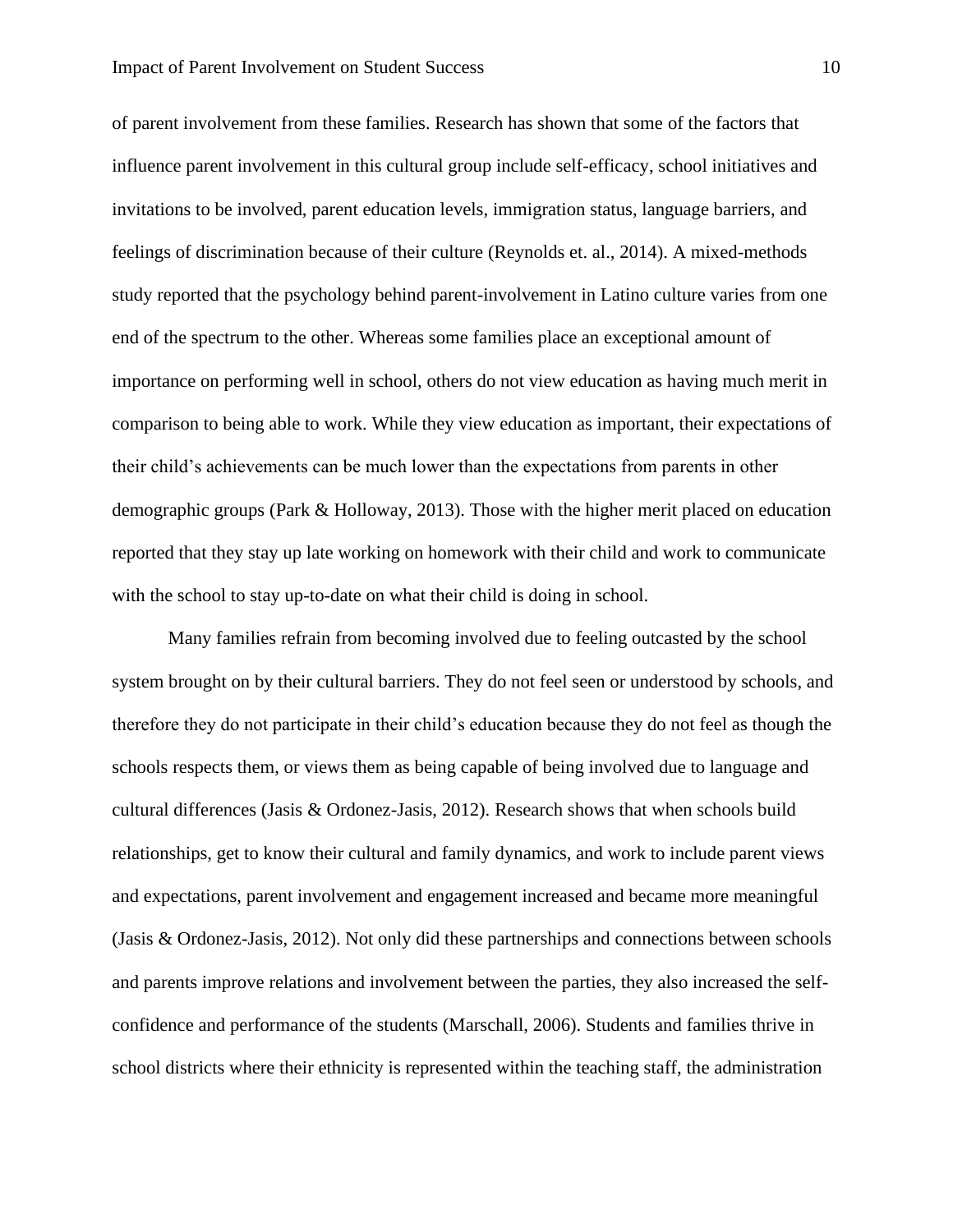staff, the school board, and the community. Establishing those connections creates links between the families and the school systems that foster all levels of parent involvement (Marschall, 2006).

Socioeconomic status also plays a role in the level of involvement coming from parents. While involvement from white parents in a low socioeconomic group is generally more involved than Latino parents, coming from a lower socioeconomic status has many of the same effects on involvement as coming from minority ethnic groups does (Park & Holloway, 2013). There is a large disconnect between the parents and the school system due to parents feeling intimidated by teachers, administrators, and expectations. Some barriers that prevent parents from lower socioeconomic statuses from being more involved include work schedules, lower education levels, and low self-efficacy. There is less support from these parents to aid in their child establishing college or career goals beyond high school, and it is more of a survival mindset to successfully complete high school (Park & Holloway, 2013).

Parents of high socioeconomic status are proven to be the most involved in preparing their child for college and are more involved in their child's overall educational journey. Their education level, careers, and home lives allow them to be more present at extracurricular events, help their children with homework, and communicate more easily with teachers and administrators (Park & Holloway, 2013).

While most research will say that any level of parent involvement is wonderful, as long as there is some level of involvement, there is such a concept as being too involved or being involved in ways that do not promote positive partnerships (Keller, 2008). This type of involvement is often seen in districts with higher socioeconomic status families. In recent years,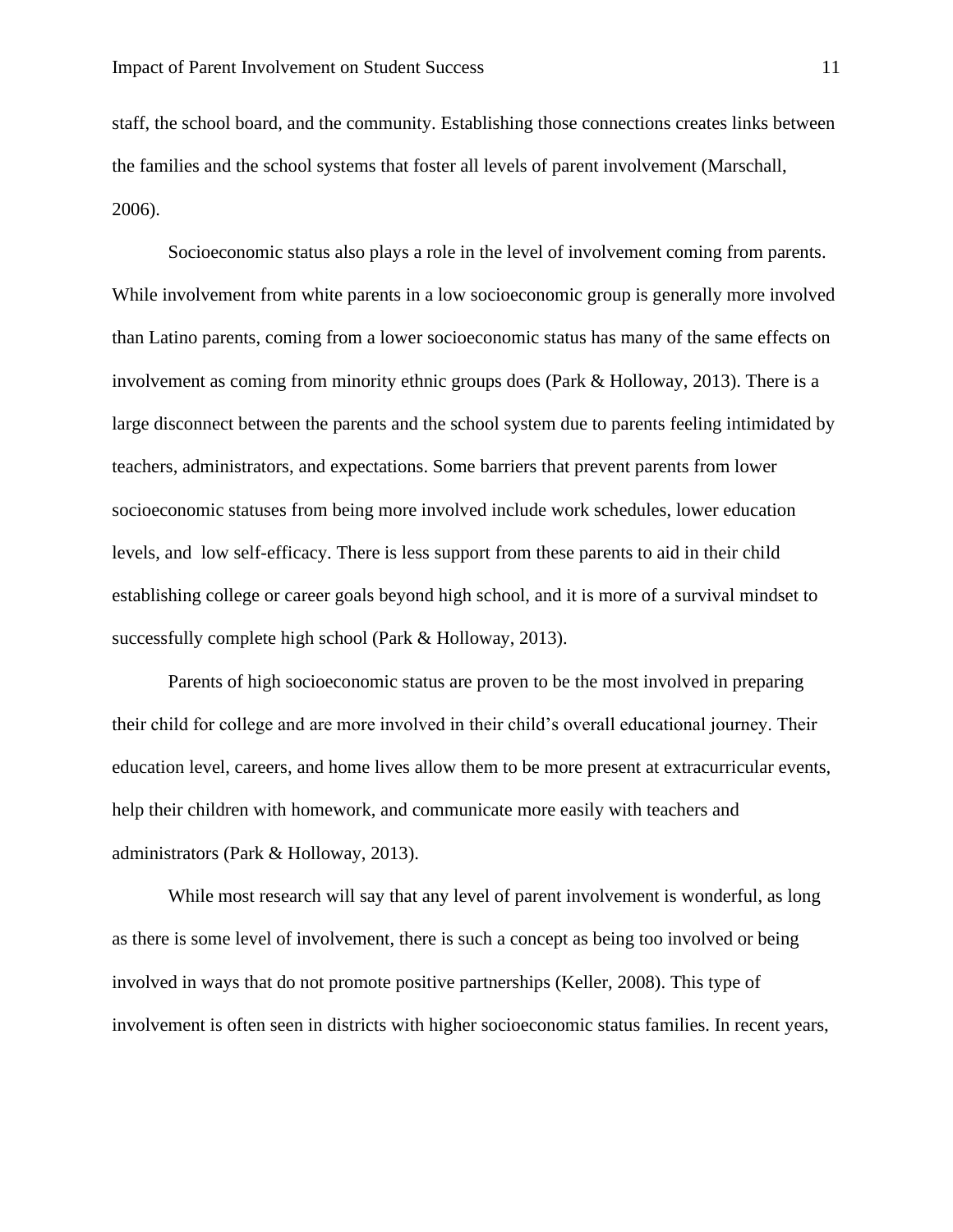there have been several incidents where schools are getting bad publicity from parents who have expectations and demands that are above what should be the school's responsibility (Keller).

Issues arise when the purpose of parent involvement is skewed, and parents only become involved in their child's education when they are making demands, rather being involved to work with the district to best support their child (Keller, 2008). The partnership becomes onesided, and instead of schools and parents working together, it seems parents are working against the school. According to Keller, this type of involvement comes from the generation of entitlement and a world where it is easy to fire off an email to a teacher or administrator complaining about what the parent sees as a problem, rather than communicating openly and productively to solve the problem together. The key to getting past this kind of parent involvement is for schools to reach out to these parents and personally invite them to meet and discuss ways they can be involved so they are getting what they want and expect out of the school by being a part of the bigger picture (Keller).

#### **Effects of Parent Involvement at the High School Level**

It has been long supported through research that parents' involvement in their child's educational journey has a positive effect on their learning outcomes. As students grow and develop in the high school years, the more they depend on their peers for interaction and support, rather than being so family-centered (Simon, 2001). Their peers may seem to have a stronger influence on the decisions, behaviors, and academic performances of students, but Simon's data shows that when parents and teenagers spend time together, they discuss school activities and plans after high school, and parents were aware of what their child is doing in and out of school, the less apathetic, and more successful the students were with their schooling. In addition to better academic success, students with involved parents also have better attendance, higher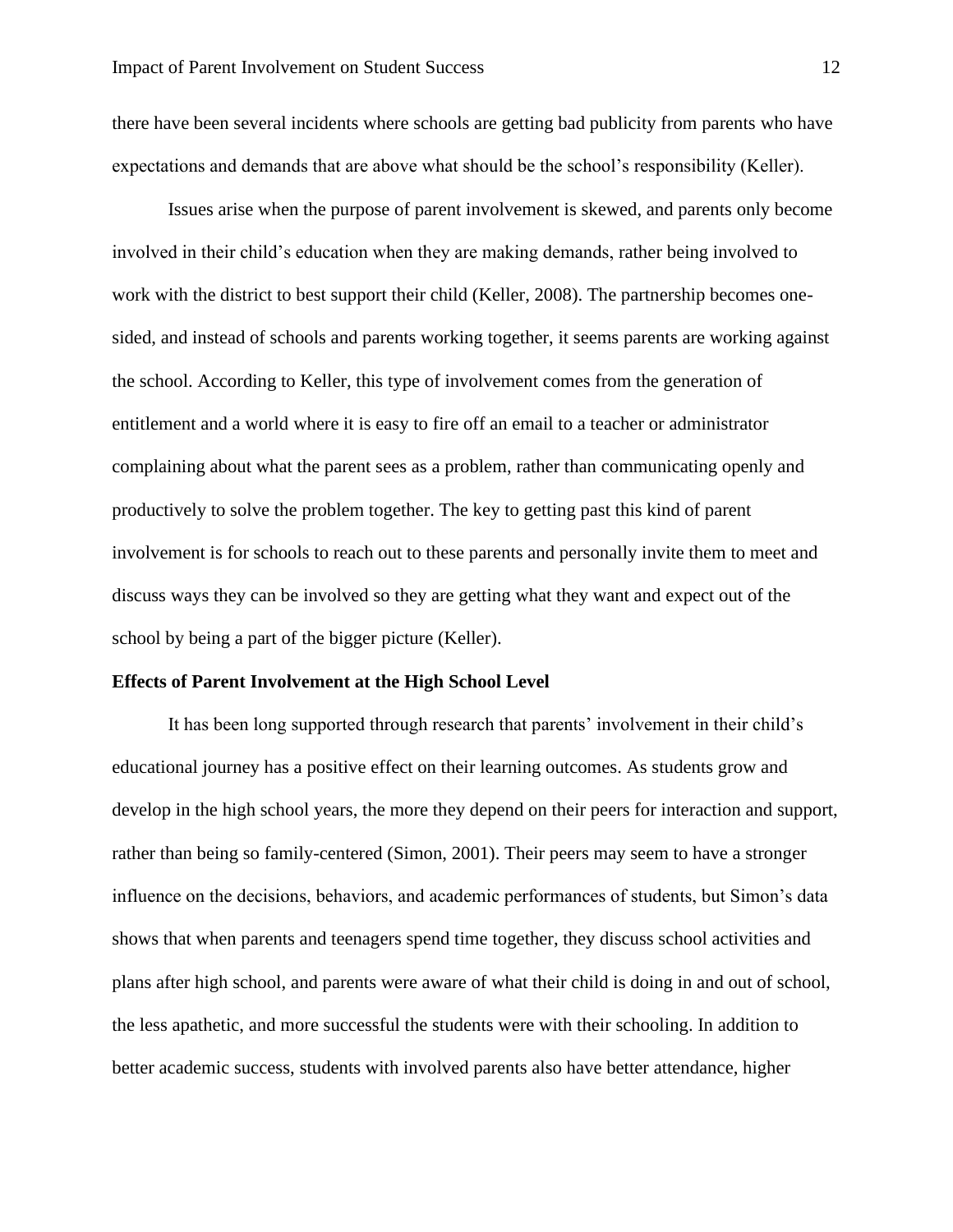standardized test scores, and fewer behavior problems in school. The involvement must be interaction between the parent and child. If parents are going above the child's head and contacting the school rather than communicating with their child, the more likely the child will feel attacked, and no progress will be made (Simon, 2001).

Parent involvement improves academic achievement, increases engagement and motivation towards school work and the classroom, and lowers the average drop-out rate across all demographics (Park & Holloway, 2013). Not only does parent involvement have many academic benefits on the success of the student, it also helps improve student apathy. Again, apathy is a key component to low student performance and is influenced heavily by lack of parent involvement. When parents are involved in their child's schooling, whether it be through school-based, home-based, or academic socialization, the academic and emotional performance of high school students improves, as does mental health and behavior (Wang & Sheikh-Khalil, 2013).

The benefits of parent involvement are not limited to any cultural or socioeconomic status. According to assistant professor of educational psychology Alyssa Gonzalez (2002), parenting practices continue to have an impact into students' high school years, regardless of ethnic or socioeconomic status. When parents were more involved in their child's education and extracurricular activities, the grade point average of the student increased. The types of involvement specified in her research include helping with homework, attending school events, keeping up on their child's grades and behaviors, and helping their child with course scheduling and college preparation. Gonzalez's study states the most beneficial type of involvement comes from involvement at home. When parents take an interest in how their child's day went, help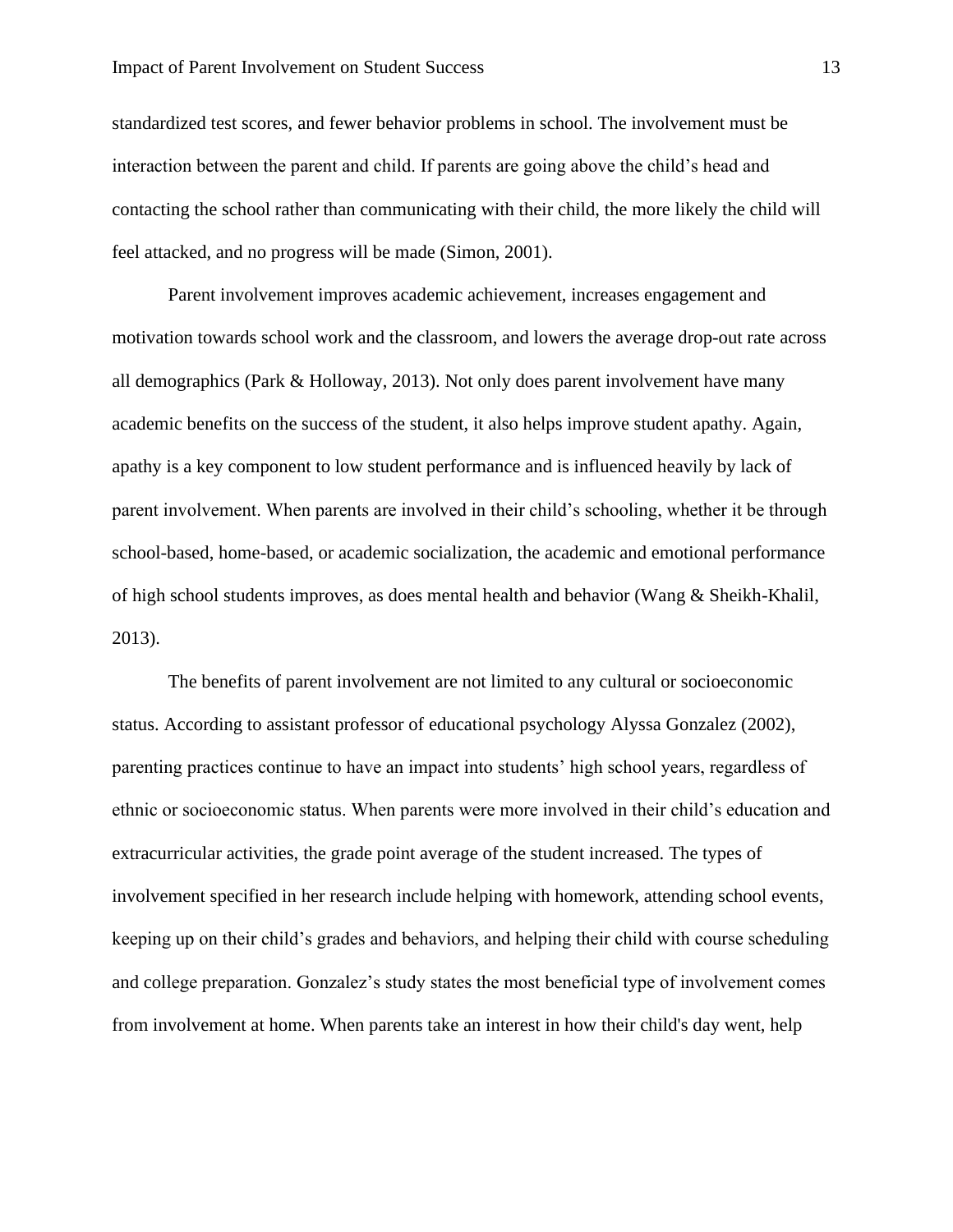with homework, address any concerns, and provide acceptance and warmth to their child, the better the child felt about their own abilities to succeed academically.

#### **Application**

#### **How Schools Can Increase Parent Involvement**

When it comes to implementing more opportunities for parents to be involved in their high school student's education and effectively reaching out to those parents, research shows that the first step almost always has to come from the school's side of the line. As previously stated, many parents resist involvement at the high school level out of intimidation and fear of judgement due to their socioeconomic status and family and cultural beliefs. There are some mixed views on this topic, as several educators believe parent involvement should start and center at home; they have the attitude that parents of high school children do not have an interest in being involved at this grade level (Ramirez, 2000). With new professional development and teacher education programs, the majority of studies on this point assert that parents want to be involved. However, they are not sure how to do so in a way that will be helpful to their child (Simon, 2001)

There is a plethora of avenues schools, teachers, and administrators can take to reach out to parents and begin building partnerships that encourage parent involvement at the high school level. It must start with communication. Studies have shown that there is a large percentage of parents of high school children who want to be involved in their child's education, but they do not hear from teachers or administrators until their child is struggling, and then do not know what they can do to help (Oswald et. al, 2017). Communication between school and parent must go beyond conversations at parent-teacher conferences (Simon, 2001). Parents may feel selfdoubt that their involvement will have any impact on their child's academic success, but being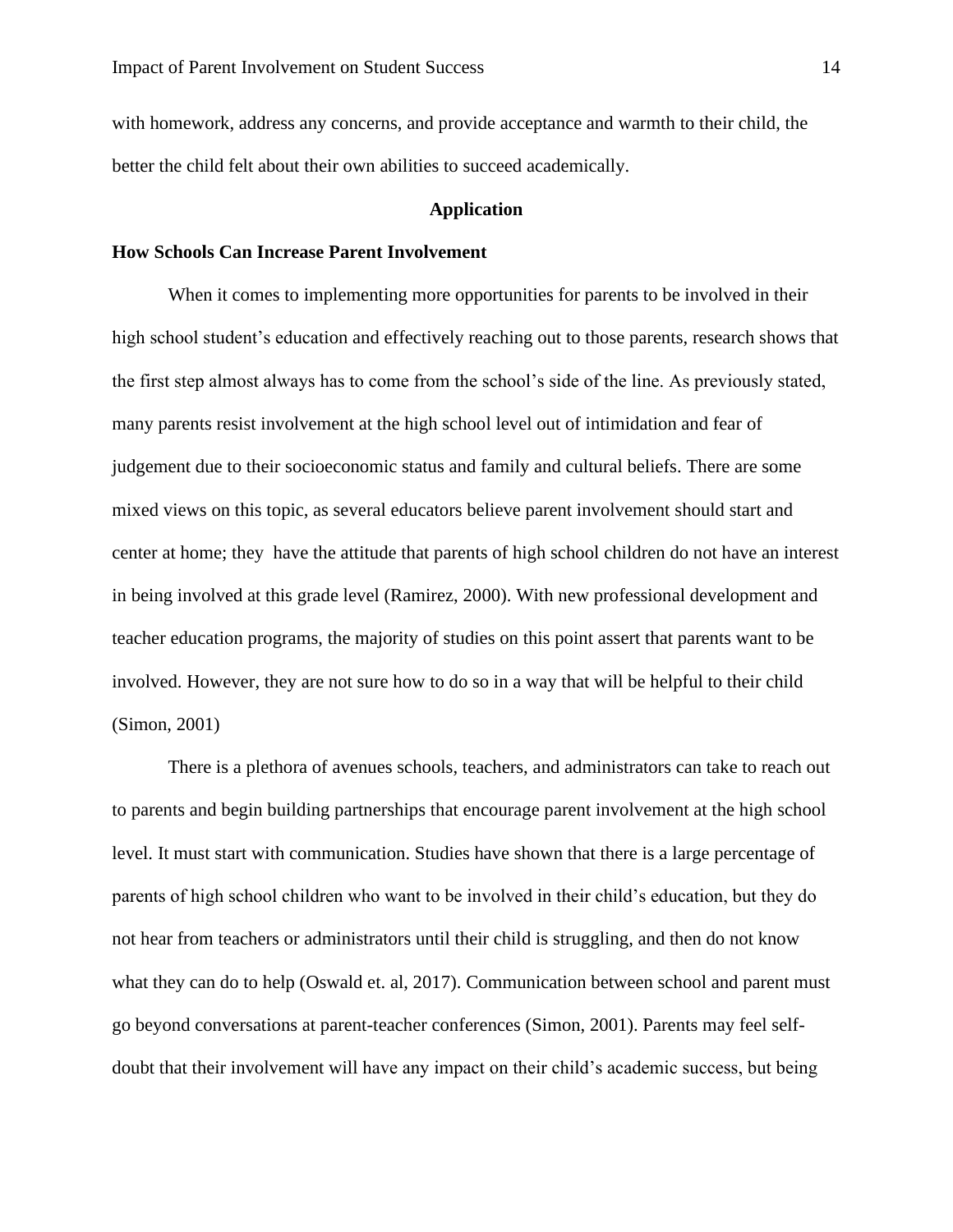involved includes so much more than helping their child with chemistry or geometry homework (Sanders, 2019)**.**

One way schools can implement opportunities for parental involvement is, first and foremost, to create a school environment that is accepting and inviting to all families. Communication from teachers needs to happen at the very start of the year and not be put off until there is a problem or concern with a student. A lot of the issues with grades, attendance, and motivation can be diminished if that line of communication is opened right away (Ohio Department of Education, 2016). Communication must be a mixture of positive and constructive conversations, and it can happen through conferences, emails, phone calls, newsletters, and even home visits. It is important that the first contact a teacher has with a parent is a positive one. Communication also needs to be straight-forward, be clearly understood, accommodate language and cultural barriers, and give parents a chance for their voice to be heard as well (Education World, 2017). School can also hold open houses for families to meet teachers and administrators, see the classrooms, meet other parents, and get a feel for the climate and culture of the school (Ohio Department of Education, 2016).

Another effective method of using communication to open up opportunities for involvement is to create workshop activities for parental participation. Involvement does not just have to be an academic contribution, and hosting workshops ranging anywhere from drug and alcohol abuse prevention to college readiness is a great way to show parents they can be involved in helping their child be successful without feeling intimidated by curriculum and content (Simon, 2001). In all honesty, parent involvement can be as simple as asking students how their day went and asking probing questions to get a better idea of what their child is doing at school and how they feel about what they are learning. By initiating these conversations, parents can get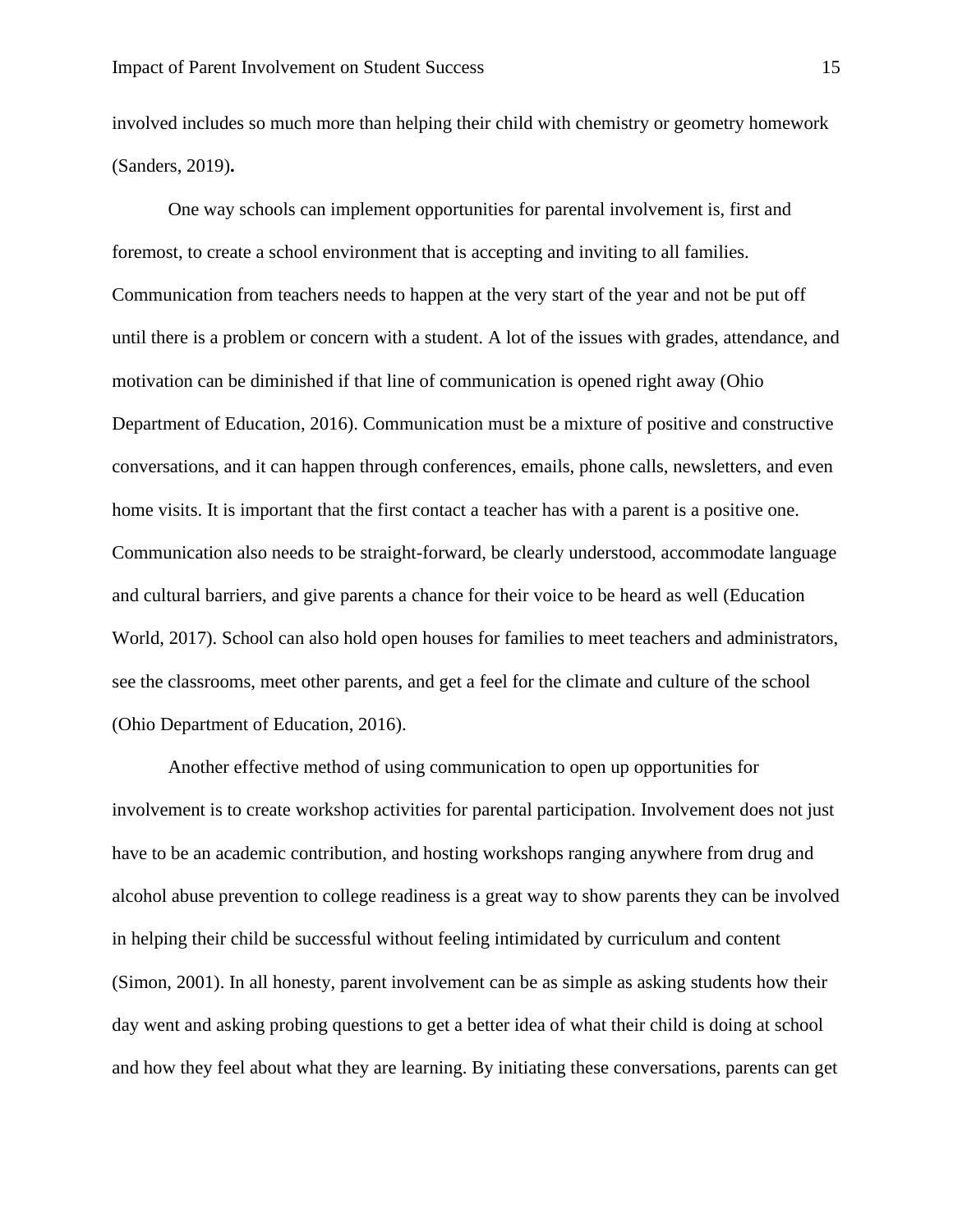a feel for what their child is doing. If they notice any concerns or frustrations from their child, they can take the step to reach out to teachers and help their child before they are really struggling beyond what parent involvement can solve (Sanders, 2019)

One of the most currently versatile and effective ways to implement and support parent involvement is through the use of technology. With technology being such a dominant piece of society today, it is important that schools take advantage of all the benefits technology has to offer, especially when it comes to communication. Using technology opens more lines of communication between parents and schools. It breaks down barriers that may hold parents back from being more involved by allowing them to check grades online, email teachers with questions, and view posted assignments and announcements. Ideally, all can be done when parents have time in their schedules to sit down at a computer or pull out their smartphone, and can avoid the obstacle of scheduling time to come into the school (Olmstead, 2013).

#### **Conclusion**

The need for parent involvement does not stop the older the student gets. In fact, the need for parent involvement at the high school level is just as important as the need for parent involvement at the elementary and middle school levels. Parents often become intimidated by involvement the older the student becomes as the content and curriculum become more rigorous. It is vital that parents are made aware of the many levels of involvement they can partake in, and there is no level of involvement that is not important. Parents never have to open a textbook or look at a homework assignment to be involved. Involvement can be as simple as asking their student what they are learning.

While it is ultimately up to the parents to decide if and how they want to be involved in their high school student's educational journey, schools must be willing to extend a hand to open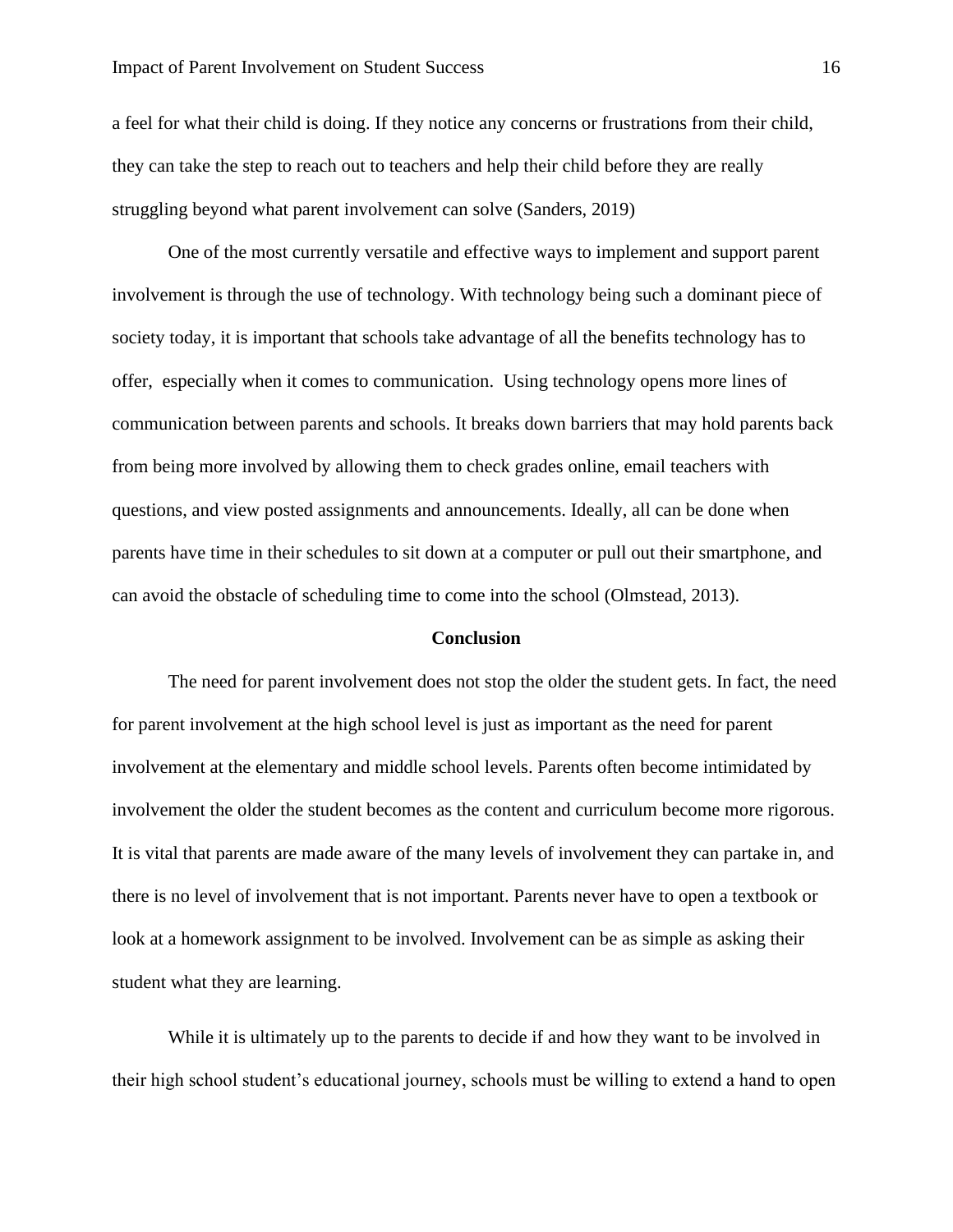the door of communication with parents. Teachers and administrators must practice transparency and communication to let parents know that their involvement, whatever it may look like, is important and respected. Districts need to work to provide parents with opportunities to be involved, and those opportunities must be diverse to allow parents of all backgrounds to be stakeholders in their child's education. If teachers truly have their students' best interest at heart, they will do their part to keep parents involved from kindergarten through high school graduation and beyond.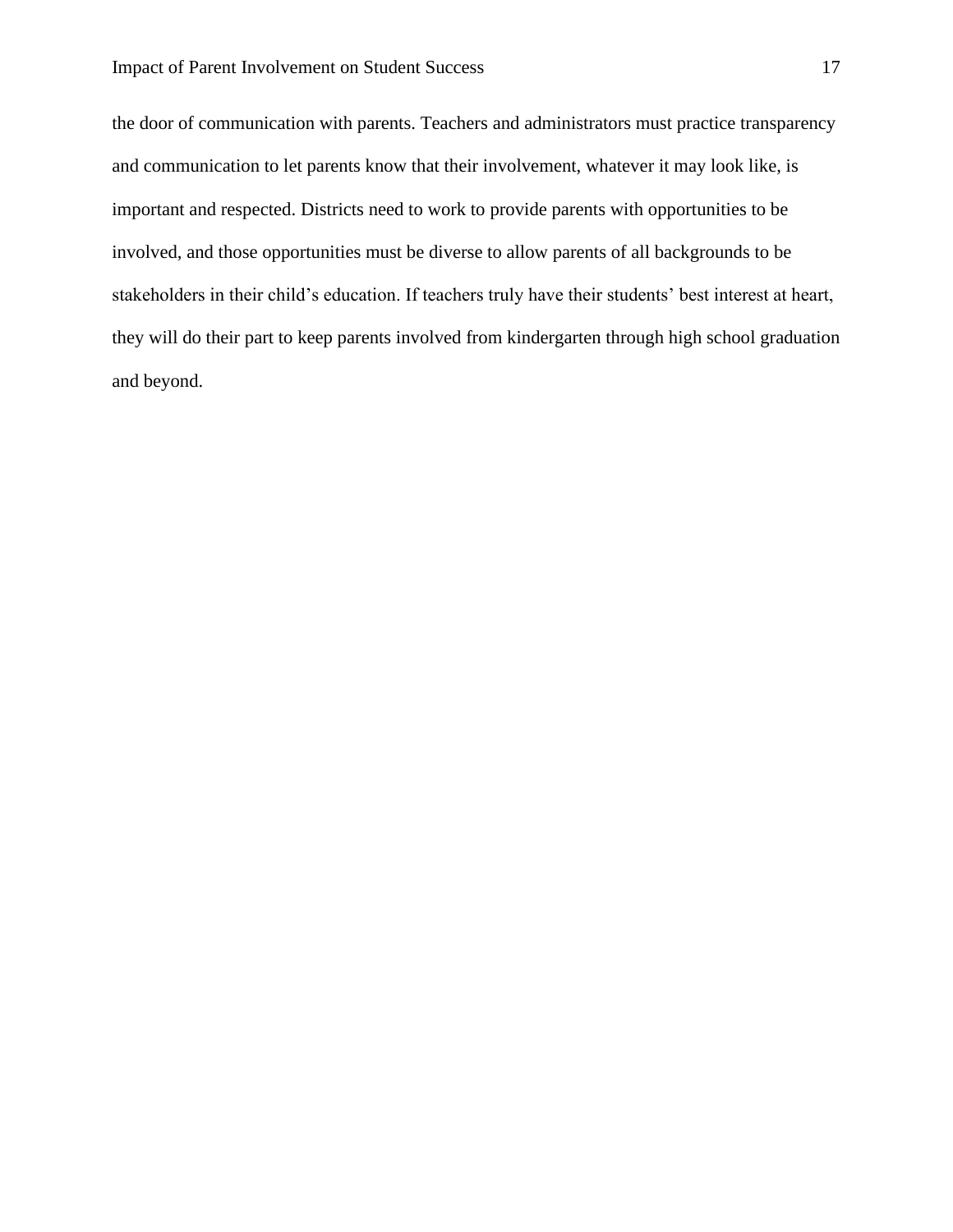#### References

- Benders, David S., Student apathy: The downfall of education (December 5, 2011). Available at SSRN:<https://ssrn.com/abstract=1968613> or [http://dx.doi.org/10.2139/ssrn.1968613](https://dx.doi.org/10.2139/ssrn.1968613)
- Deslandes, R., & Bertrand, R. (2005). Motivation of Parent Involvement in Secondary-Level Schooling. *The Journal of Educational Research,* 98(3), 164-175. doi:10.3200/joer.98.3.164-175
- Gonzalez, A. (2002). Parental involvement: Its contribution to high school students' motivation. Clearing House, 75(3), 132-34.
- Jasis, P., & Ordoñez-Jasis, R. (2012). Latino parent involvement: Examining commitment and empowerment in schools. Urban Education, 47(1), 65-89.
- Keller, B. (2008). Schools seek to channel parent involvement: In well-to-do districts, high-powered families can bolster schools or be too demanding. *Education Week*, 27(31), 1-1.
- Lloyd-Smith, L., & Baron, M. (2010). Beyond conferences: Attitudes of high school administrators toward parental involvement in one small midwestern state. *School Community Journal,* 20(2), 23-44.
- Marschall, M. (2006), Parent Involvement and Educational Outcomes for Latino Students. Review of Policy Research, 23: 1053-1076. doi[:10.1111/j.1541-1338.2006.00249.x](https://doi.org/10.1111/j.1541-1338.2006.00249.x)
- Ohio Department of Education. (2016, June 7). Sample Best Practices for Parent Involvement in Schools. Retrieved February 17, 2020.

http://education.ohio.gov/Topics/Student-Supports/Family-and-Community-Engagement/ Getting -Parents-Involved/Sample-Best-Practices-for-Parent-Involvement-in-Sc